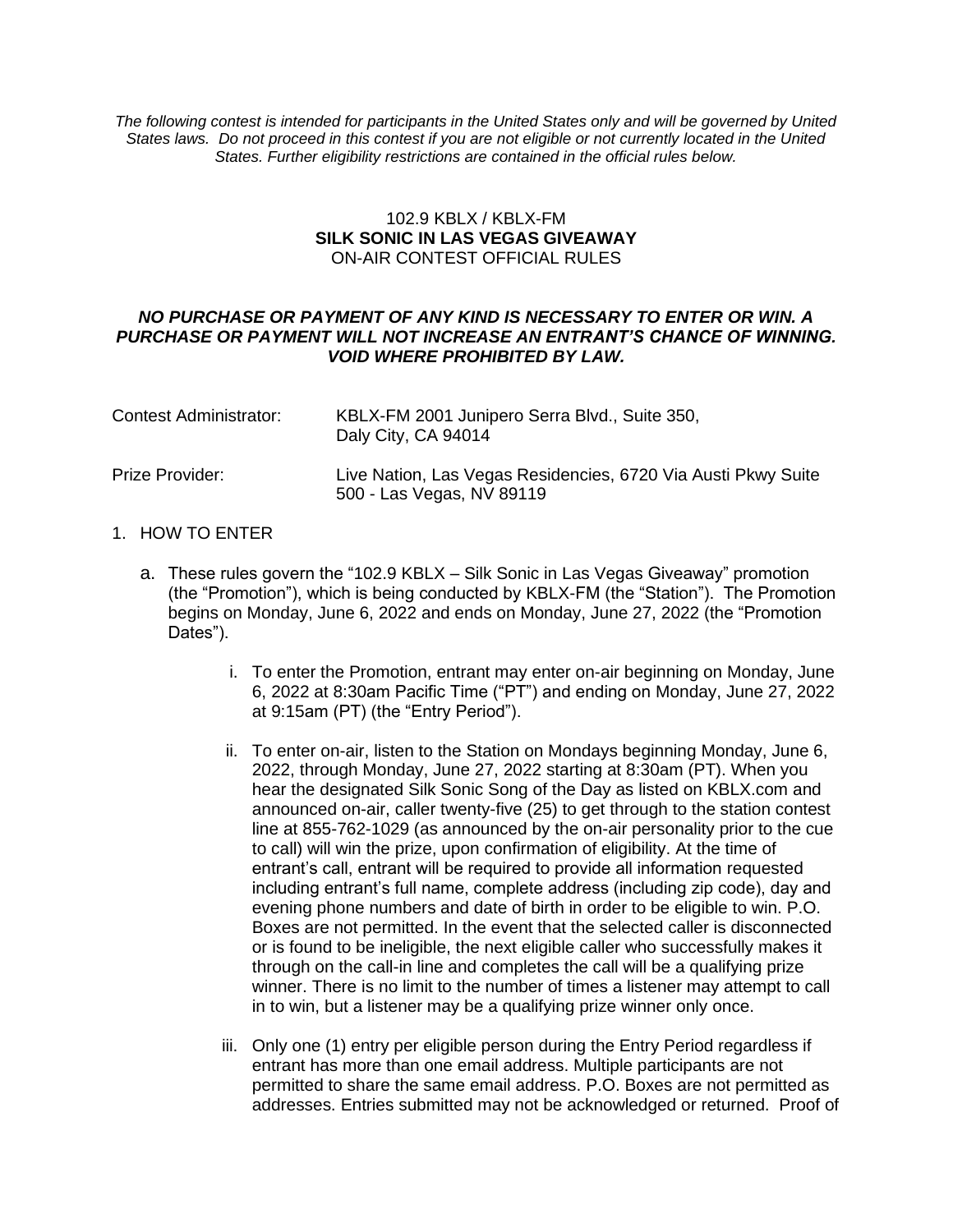submission of an entry shall not be deemed proof of receipt by the Contest Administrator.

- b. Due to delays in the online streaming of the Station's broadcast signal, listeners to the online stream may not be able to participate in, or may be disadvantaged in participating in, the Contest. Entrants should not rely on streamed broadcasts and are encouraged to listen to the Station on-air versus online. The Station is not responsible for any disadvantages or losses that result from online streaming delays of any nature, nor is station otherwise responsible for any delays in online streaming.
- c. Only one (1) entry per person is permitted.
- 2. ELIGIBILITY RESTRICTIONS
	- a. The Contest is open to all persons who are legal U.S. residents of the state of California, twenty-one (21) years of age or older, and who reside in one of nine (9) county jurisdiction that makes up the Greater San Francisco / Bay Area listening area (San Francisco, Santa Clara, Alameda, Contra Costa, Marin, San Mateo, Solano, Napa, and Sonoma Counties. Void where prohibited or restricted by law.
	- b. The following individuals are NOT eligible to enter Station contests at any time, even if such individuals meet the age and residency requirements above: (1) Any employees (i.e., full-time, part-time and/or temporary employees) of the Station, Bonneville International Corporation, other area radio stations, Contest Sponsor, of any advertising and promotion agencies, and/or of the respective parent entities, subsidiaries, affiliated companies of each; (2) Any immediate family members of such employees, including without limitation current and/or ex-spouses, parents, grandparents, children, grandchildren, siblings, in-laws, and/or steps in any of the foregoing categories; and (3) Any other individual legally residing in the same household (i.e., at the same address) of such employees, including without limitation roommates, housemates, significant others, and partners.
	- c. Only one (1) Entrant, per household are eligible to participate in this Contest. Persons who have won a prize in the thirty (30) days prior to entering the "102.9 KBLX – Silk Sonic in Las Vegas Giveaway" are not eligible to participate.
	- d. To claim a prize, the winner(s) must provide valid government-issued photo identification and provide their complete address, date of birth and phone number, and Social Security Number.
	- e. Entrants are required to provide truthful information and the Station will reject and delete any entry that it discovers to be false or fraudulent. The Station will disqualify any entrant who does not meet the eligibility requirements and will also delete any entry as required by law.
	- f. This Contest is subject to all applicable federal, state and local laws and regulations. By participating, entrant agrees to comply with these Official Rules and the decisions of the Station, which are final and binding in all respects.
- 3. PRIZES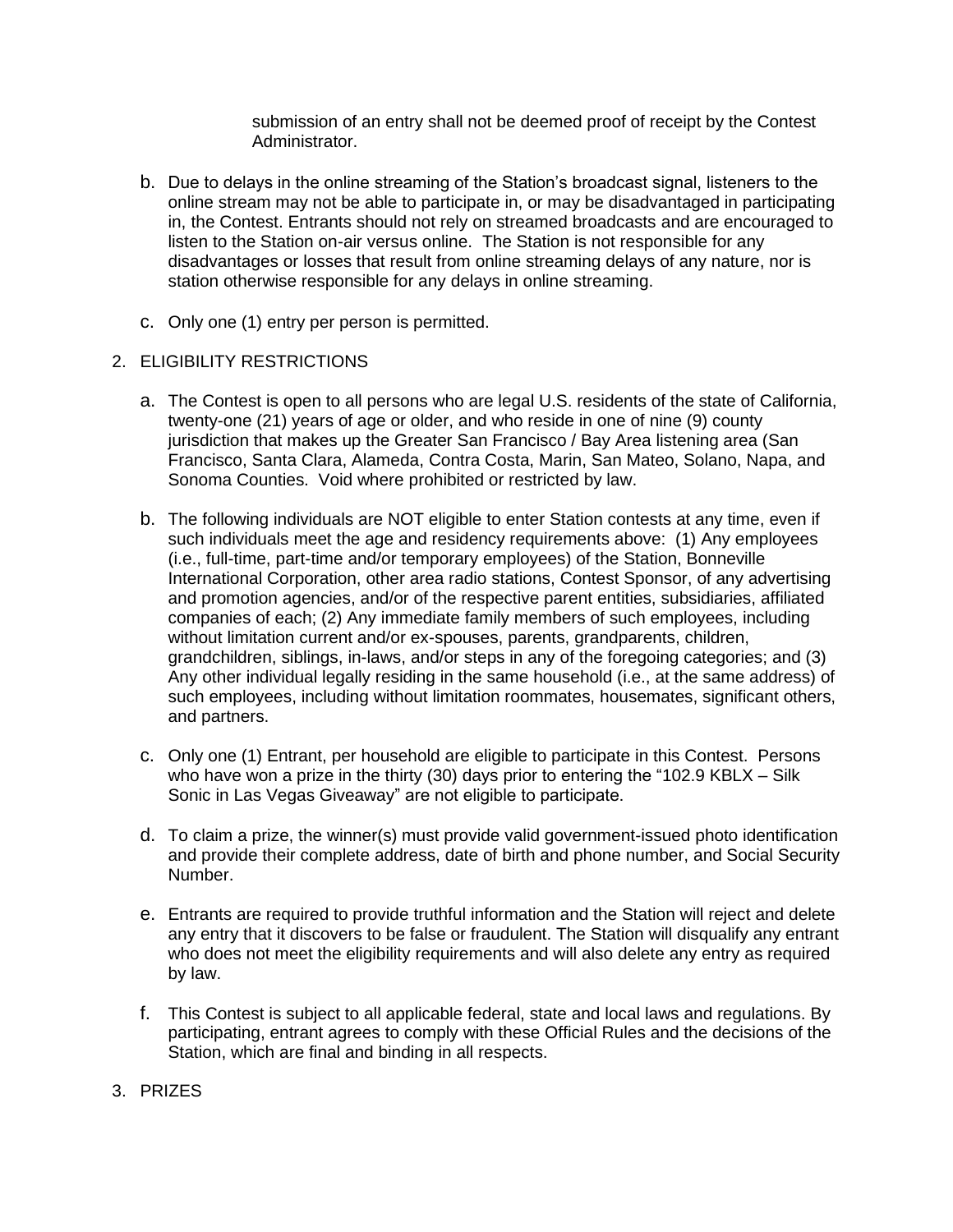- a. Four (4) prizes will be awarded. Each prize consists of: One (1) trip to Las Vegas for two (2) persons (Winner and one (1 guest) and includes the following: (i) two (2) tickets to see Silk Sonic at Dolby Live at Park MGM, Las Vegas, NV, (ii) two (2) round-trip coach airfares between a San Francisco / Bay Area airport closest to the winner's residence, and (iii) Two (2) night accommodations at a Las Vegas hotel in one (1) standard room. The ARV of each prize is approximately One Thousand Dollars (\$1,500.00) but may vary depending on travel origination and fares in effect at the time of departure. Certain restrictions (including COVID restrictions) shall apply to the vacation packages, the weekend getaway packages (and all elements thereof) are not redeemable for cash and are non-transferable. Ground transportation is not provided. All winners must be 21 years of age or older. Prize may be used only for the date(s) specified. Hotel guest room accommodations for winner and guest, double occupancy, for one (1) night, checking in on and checking out on dates(s) specified. Not redeemable for cash, not transferable, may not be combined with another offer. Winner must use all prize components in a single visit. Winner may not substitute prize components. In the unlikely event that one or more of the prize components is not available for any reason. Prize provider reserves the right to substitute a Las Vegas experience of equal or greater value at its sole discretion. Ground transportation to and from the airport & to the hotel and gratuities are not included. Hotel guest must present a major credit card at check-in to guarantee hotel charges not included in this prize. The vacation packages may not be sold or transferred to any other person or third party.
- b. If due to a printing, production or other error, more prizes are claimed than are intended to be awarded for any prize level, the intended prizes will be awarded in a random drawing from among all verified and validated prize claims received for that prize level. In no event will more than the stated number of prizes be awarded.

# 4. WINNER SELECTION AND NOTIFICATION

- a. Decisions of the Station management with respect to the Contest are final. There will be four (4) prize winners in this contest as described above in Section 1 of these Official Rules.
- b. Odds of winning the on-air prize depend upon the number and order of eligible phone calls received for each cue to call.
- c. Winners do need to listen to the Station to win and do not need to be present to win. All prizes must be claimed within thirty (30) days of winning, as directed by the Station. Public health conditions do not permit a Winner to claim the prize in person, so the Station will coordinate with the Winner to confirm his or her identify remotely and deliver the prize by mail or other means of delivery. The Winner must have their prize shipped and will be required to sign a release that the Station and any Released Parties (defined below) are not responsible if the prize is late, lost, stolen, misdirected, undeliverable, or damaged during shipping.
- d. Potential Winner(s) will be notified of winning by email or telephone. Prize(s) will be awarded only upon confirmation of eligibility and completion of all requisite releases. Upon notification or notification attempt, the potential Winner(s) will be required to respond to such notification attempt and must execute and return an IRS Form W-9, affidavit of acceptance, eligibility, liability, publicity release within thirty (30) days of such notification or notification attempt or prize(s) will be forfeited. If a potential Winner(s) is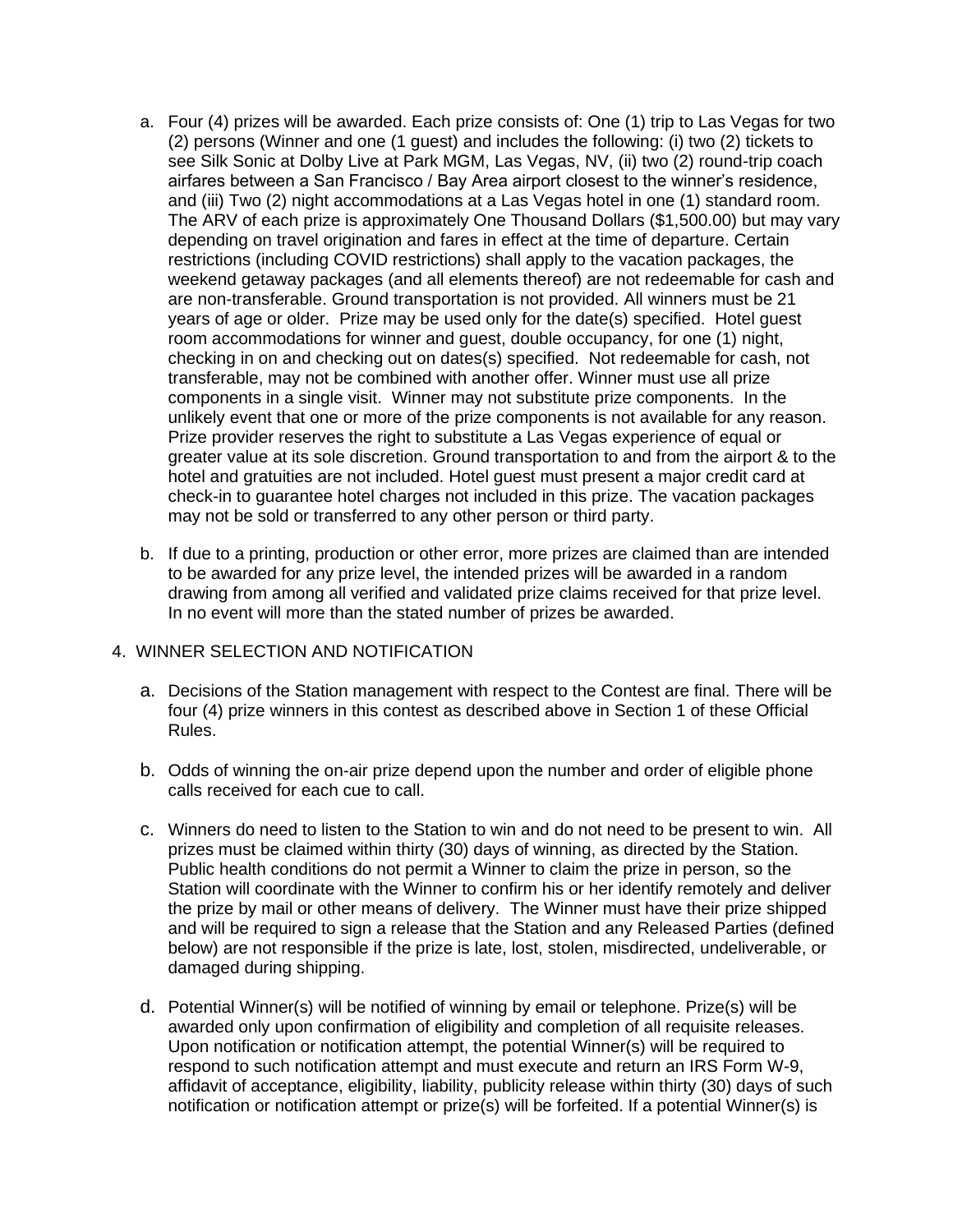deemed ineligible for any reason, cannot be contacted, fails to sign and return the fullyexecuted affidavit of eligibility and/or liability/publicity release within the required period, or if a prize or prize notification is returned as undeliverable, the potential Winner forfeits the prize(s). The Station is not responsible for any changes in an Entrant or Winner's email address, phone number, mailing address or other contact information.

## 5. CONDITIONS

- a. Any attempt by any Entrant to obtain more than the stated number of entries by using multiple/different email addresses, identities, registrations and logins or any other methods may void that Entrant's entries and that Entrant may be disqualified. The use of any device to automate multiple entries is prohibited. Any use of robotic, repetitive, automatic, programmed, or similar entry methods or agents (including, but not limited to, promotion entry services or proxies) will void all entries by that Entrant at the Station's discretion. The Station's computer or telephone system is the official time keeping device for this Contest. In the event of a dispute, all online entries will be deemed to have been submitted by the Authorized Account Holder. The "Authorized Account Holder" is the natural person who (i) is assigned to an email address by an internet access provider, online service provider, or other organization that is responsible for assigning email addresses for the domain associated with the submitted email address; or (ii) is assigned to the mobile telephone number by a telecommunications provider, or other organization that is responsible for assigning such numbers. The Station, in its sole discretion, reserves the right to disqualify any person who it believes is tampering with the entry process or the operation of the Contest. Failure to comply with the rules of the Contest may result in an Entrant's disqualification and/or forfeiture of any prize or prizes. If the Station makes a goodfaith determination that an Entrant has cheated or committed fraudulent activity in connection with a Contest, the Station may disqualify that Entrant from entering and/or winning this and any or all future Station-administered contests and seek damages to the fullest extent permitted by law.
- b. The Station reserves the right to modify these rules for clarification or equitable purposes without materially affecting the terms and conditions of the Contest, including, without limitation, the substitution of a prize(s) of equivalent value, which will become effective upon announcement. To the extent the Station makes material changes to the terms and conditions of the Contest, any such material changes will be broadcast on the Station and/or posted on its website [www.KBLX.com](http://www.kblx.com/) within twenty-four (24) hours of the change and periodically thereafter. If a prize cannot be awarded or used or a prize-related event cannot take place as scheduled, for reasons beyond the control of the Station, including, but not limited to, promoter or performer actions, cancellation, preemption, postponement or unavailability due to the closure of a Contest Sponsor's location, if applicable, or weather, natural disasters, disease, epidemic, pandemic, national or regional emergency, or for any other reason beyond the control of the Station, the Station reserves the right, but does not have the obligation, to cancel, terminate, suspend, or modify the Contest and shall not be required to award a substitute prize(s). If any provision of these Official Rules is irrevocably inconsistent with any provision set forth on the Contest webpage, then the provision of these Official Rules will prevail but solely to the extent of the inconsistency.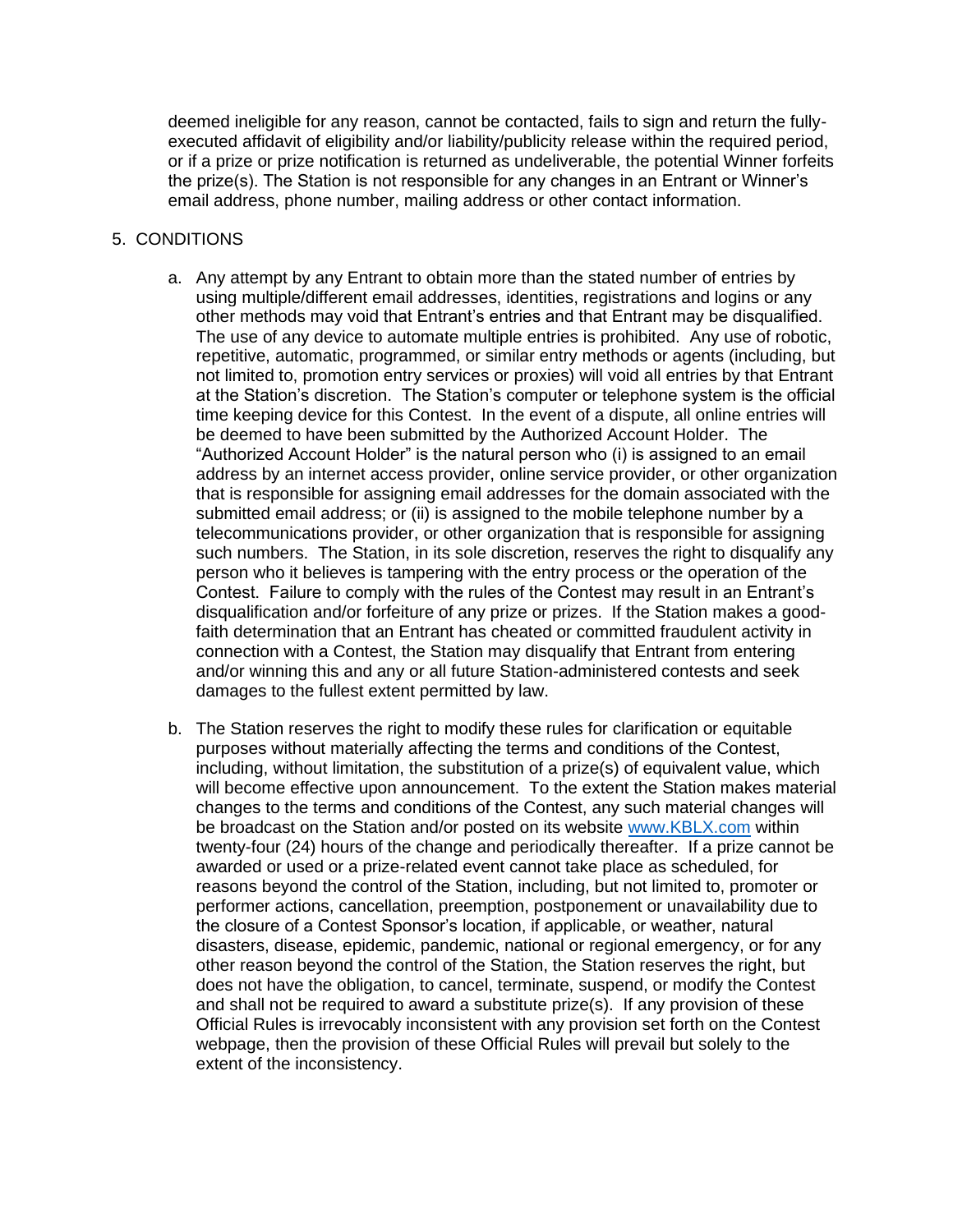- c. Calling the Station regarding the Contest constitutes permission for the Station to tape the caller's voice and use it on the air. All telephone calls during the Contest may be taped without further permission from the caller. By entering the Contest and/or acceptance of prize(s), all Entrants consent to the use of their name, photograph, likeness, biography, voice, video, entry materials, prize information (if any), or any statements made for trade, publicity, advertising, or promotional purposes, in any and all media, now known or hereafter devised, including online announcements, without limitation and without compensation, except where prohibited by law.
- d. Each Winner will be required to produce identification satisfactory to the Station. For example, Winner(s) will be required to sign an IRS Form W-9 and verify their identity either through email, DocuSign, or videoconference, and complete an affidavit of eligibility and release, including a publicity release, as prepared by the Station prior to receiving their prize. Each Winner will solely be responsible for any (federal, state, or local) taxes or fees that result from the receipt and/or use of their prize and may receive an IRS Form 1099-Misc for all prizes won from the Station in any calendar year where the aggregate value of all such prizes is \$600 or more. The Contest is void where prohibited by law. Failure to comply with the terms and conditions applicable to Contest entry, including, without limitation, submitting an incomplete or fraudulent entry, and/or failing to complete the entry process, will result in such entry being disqualified from such Contest. Any individual(s) that is found to be, or suspected of, tampering with a Contest in any way, including, without limitation, by making a fraudulent entry, by engaging in any "deal-making" with or between other Contest Entrants or third parties, by creating a public hazard, by cheating, by engaging in improper or illegal activity, by causing interference with, or the destruction of, property and/or utilized public safety resources will be disqualified from participating and/or winning any prize(s), as applicable, and may be banned from any future participation in any Contest as determined by Station at its sole discretion and on a case-by-case basis.
- e. Participation in a Contest and/or accepting a prize(s) constitutes agreement by Entrant and/or Winner to release, forever discharge, indemnify, and hold harmless Station, its affiliates, parents, assigns, successors, employees, participating Contest Sponsors, agents and all others connected with them and the Contest (the "Released Parties") from any and all liability, claims, actions, and losses or damages, including, but not limited to, personal injury or communicable diseases sustained or incurred with respect to the conduct of or participation in the Contest, or the awarding, shipping/handling, receipt, possession, and/or use or misuse of any prize, including any travel related thereto, act or omission, whether negligent, intentional or otherwise caused by Station, its affiliates, parents, assigns, successors, employees, sponsors, agents and all others connected with them and the Contest.
- f. The Released Parties are not responsible for (i) typographical or other errors in the printing, the offering, or the administration of the Contest or in the announcement of a prize; (ii) incorrect or inaccurate information, human error, failure, or omission; (iii) unauthorized human intervention; (iv) lost, stolen, mangled, misdirected, illegible, incomplete, or late entries; (v) entries not received due to difficulty accessing the internet, service outage or delays, computer difficulties, telephone service outages, delays, busy signals, poor signals or signal interference, accidental disconnection, equipment malfunctions, and any other technological failures; or (vi) any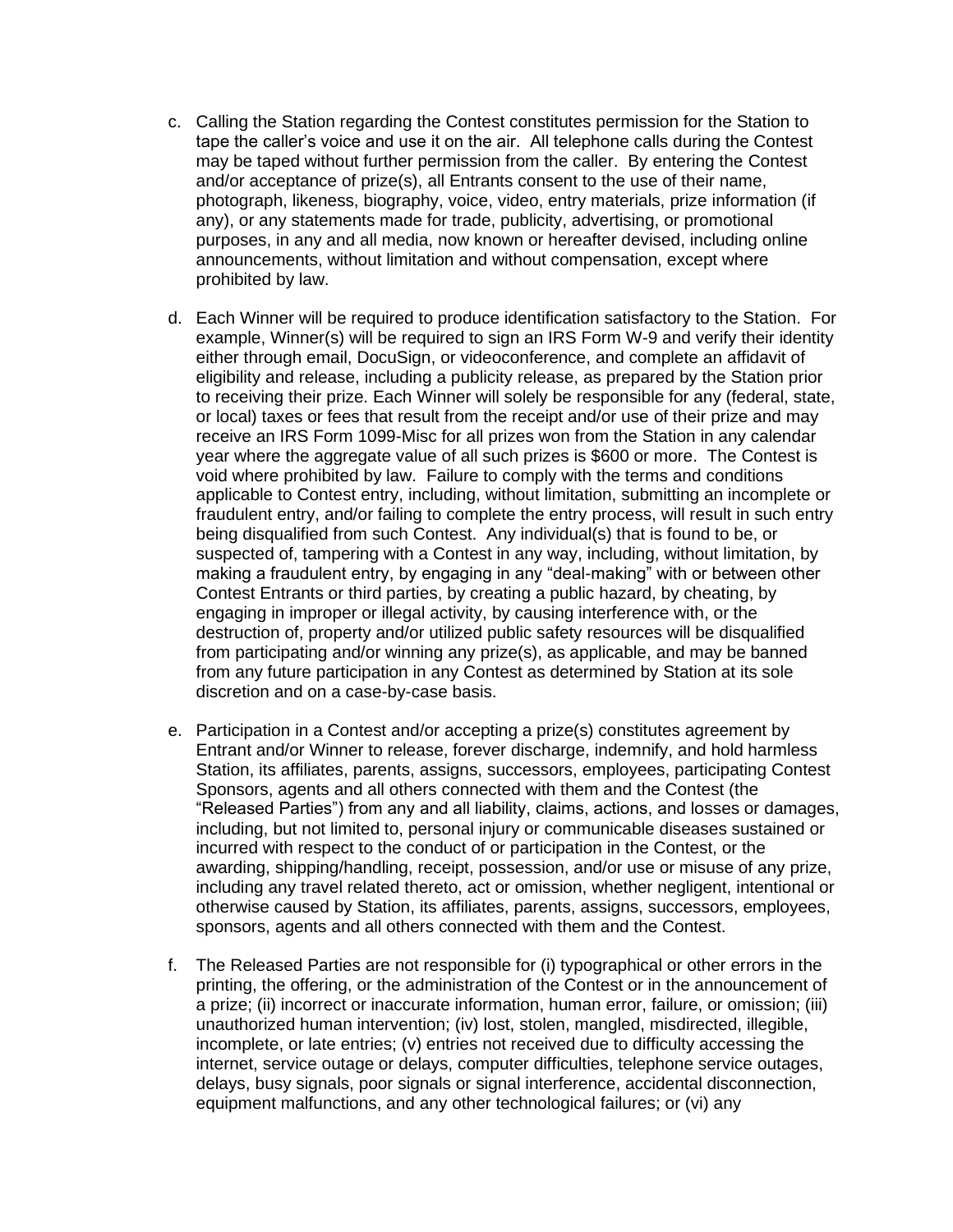cancellations, delays, diversions, or substitutions or omissions by any transportation providers or any other persons or entities providing any services to Entrant(s) and/or Winner(s) including any results thereof such as changes in services or location necessitated by same; or (vii) event cancellations, trip schedule changes, flight cancellations, changes in travel arrangements, travel delays of any form and duration, as well as all delays or cancellations due to the closure of any contest sponsor location, promoter or performer issues, acts of God, any action, regulation, order or request by any governmental or quasi-governmental entity (whether or not the action, regulations, order or request proves to be invalid), threatened terrorist acts, terrorist acts, air raid, blackout, act of public enemy, earthquake, volcanic eruption, war (declared or undeclared), fire, flood, epidemic, pandemic, disease, national or regional emergency, explosion, unusually severe weather, hurricane, embargo, labor dispute or strike (whether legal or illegal) labor or material shortage, transportation interruption of any kind, work slow-down, civil disturbance, insurrection, riot, or any other reason beyond the station's sole control.

g. Except where prohibited, by entering the Contest, each Entrant agrees that: (i) any and all disputes, claims and causes of action arising out of or connected with this Contest or any prize(s) awarded shall be resolved individually, without resort to any form of class action, and exclusively by state or federal courts situated in San Francisco, California; (ii) any and all claims, judgments and awards shall be limited to actual out-of-pocket costs incurred, but in no event shall such costs include attorneys' fees; and (iii) no punitive, incidental, special, consequential or other damages, including, without limitation, lost profits may be awarded (collectively, "Special Damages"); and (iv) Entrant hereby waives all rights to claim Special Damages and all rights to have any damages awarded multiplied or increased. California law governs the interpretation and construction of these Official Rules and all aspects related thereto.

# 6. PRIVACY

a By participating in the Contest and/or accepting a prize(s), Entrant agrees to the Station's Terms of Use Agreement and to the use of Entrant's personal information as described in the Privacy Policy located at [www.KBLX.com.](http://www.kblx.com/) In the event of conflict between the Station's Terms of Use Agreement and these Official Rules, the terms of these Official Rules shall apply. Any information that Twitter, Facebook, or Instagram collects through an entry in the Contest may be subject to Twitter's, Facebook's. or Instagram's own terms and policies.

# 7. WINNERS' LIST/COPY OF OFFICIAL RULES

a. Any violation of these rules will result in disqualification. Consistent with Section 1(g), only one entry per Entrant is permitted. Any attempt by any one or more Entrants to obtain more than one (1) entry by using the same email address, Twitter account or similar registration method through any means including, without limitation, multiple/different email addresses, Twitter accounts, identities, registrations, logins or other methods will void all entries from that address or account, and such Entrant(s) will be disqualified.